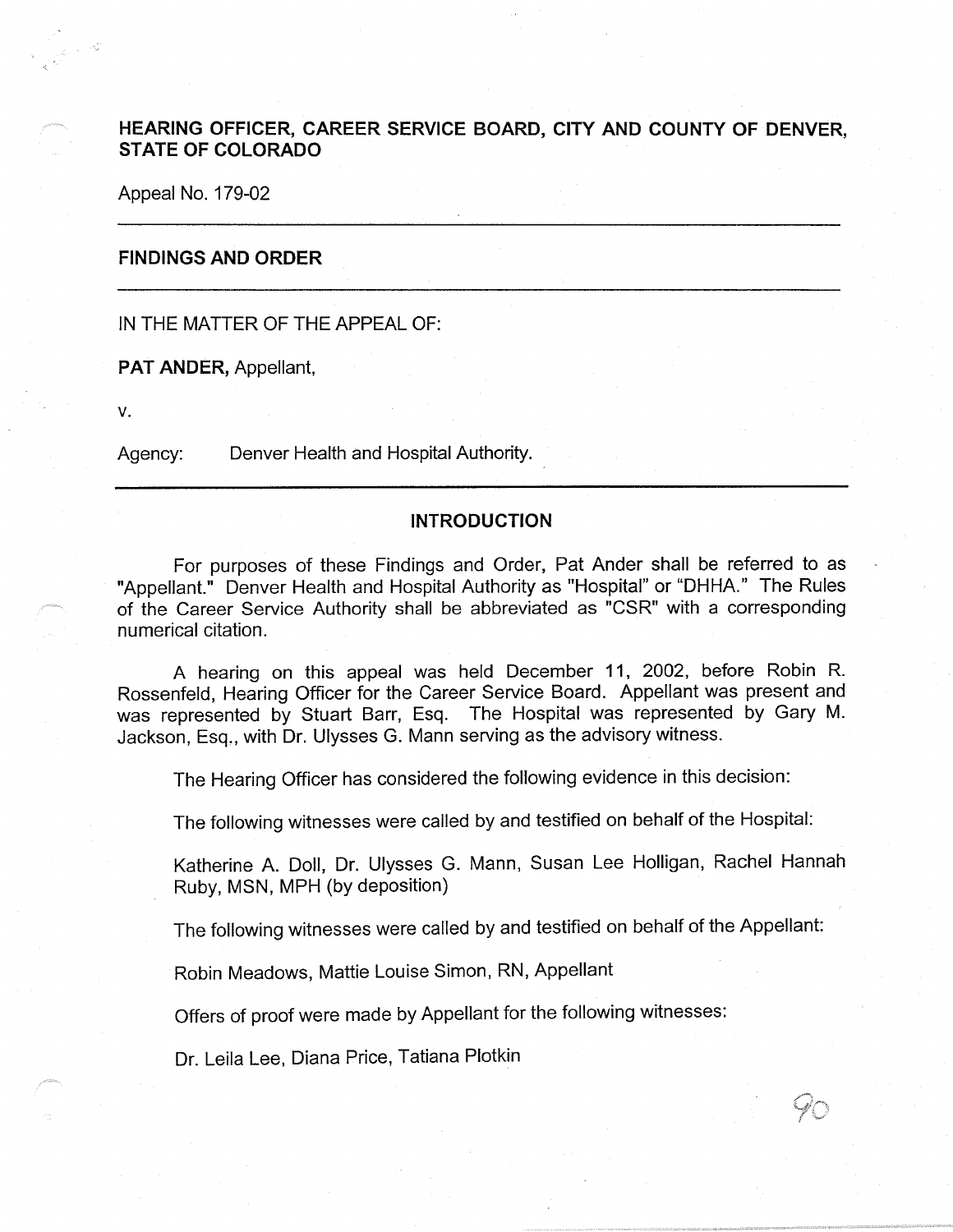The following exhibits were offered and admitted into evidence on behalf of the Hospital:

Exhibits 1 - 6, 9 - 13

The following exhibits were offered and admitted into evidence on behalf of the Appellant:

Exhibits A - H

The following exhibits were admitted into evidence by stipulation:

Exhibits 1 - 6, 9, 10, 13, A- H

The following exhibits were offered but not admitted into evidence and therefore not considered in this decision:

None

## **NATURE OF APPEAL**

Appellant is appealing her five-day disciplinary suspension from the Hospital for alleged violations of CSR §§16-50 A. 1), 7) and 20) and 16-51 A. 2), 5), 6), 10) and 11). Appellant alleges harassment in violation of CSR §19-10 f). She is seeking the removal of the discipline from her file, along with back pay and all rights and benefits attendant thereto.

### **ISSUES ON APPEAL**

Whether the Hearing Officer has subject matter jurisdiction over this appeal?

Did the Hospital comply with the notice requirements of CSR §16-30 by providing Appellant appropriate notice of contemplation of discipline prior to the pre-disciplinary meeting?

Whether Appellant violated CSR §§16-50 A. 1), 7) and 20) and 16-51 A. 2), 5), 6), 10) and 11)?

Did the Hospital engage in harassment of Appellant, in violation of CSR § 19-10 f)?

If Appellant violated any provisions of CSR §§ 16-50 and 16-51, what is the appropriate sanction?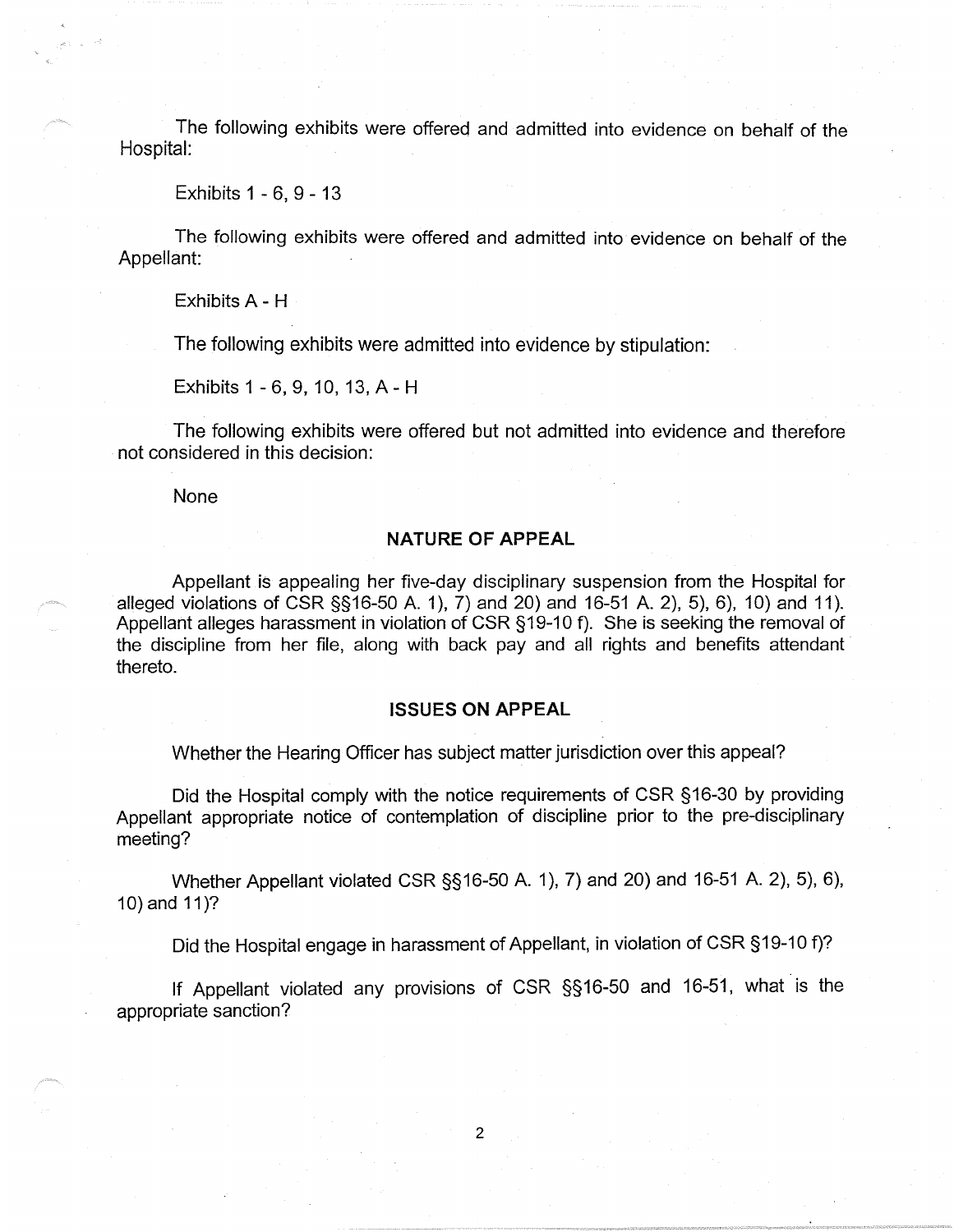## **PRELIMINARY MATTERS**

None.

## **FINDINGS OF FACT**

1. Appellant is employed by DHHA as a medical secretary in Community Health Services. Dr. Ulysses G. Mason, Director Community Health Services, is her official supervisor. Katherine A. Doll, Practice Manager, supervises Appellant on a dayto-day basis.

2. Rachel Ruby, MSN, MPH, and Susan Holliman were in charge of the Health Maintenance Clinic at Davis ("Clinic") during the relevant period. Ms. Ruby handled the Monday clinics and Ms. Holliman handled the Friday clinics.

3. As part of her responsibilities, Appellant was assigned to handle secretarial duties for the Health Maintenance Clinic.

4. Ms. Doll, Ms. Ruby and Ms. Holliman developed procedures for informing Clinic patients of their lab results so they could make follow-up appointments with their primary care providers, if necessary. Two form letters were created, one for normal lab results and another for abnormal lab results. When the results came in, Ms. Ruby or Ms. Holliman would select the appropriate letter and write in the patient's name, medical record number and date. They would then leave the letters for Appellant to complete. Appellant was to look up the patient by patient number in the computer in order to get an address, address the letter, photocopy it for the patient's file, and mail the letter on to patient. Ms. Ruby testified that, by July 2002, there were approximately fifty letters a month needing to be looked up, addressed, photocopied and sent out.

5. The patients needed to be provided with the lab result information in a prompt manner so they could contact the Hospital/primary care provider for additional testing. Early advisement of abnormal lab results is very important for patient after care. If patients are not informed of abnormal lab results, they run healthcare risks. Failure to inform a patient of lab results also puts the Hospital and the supervisory staff at risk for not advising patient when they are abnormal.

6. The Clinic issued three different letters. One was for "missed appointments." (Exhibit 13) One informed patients to make appointments with their primary care provider for a follow-up on the lab results (because of an abnormality). (Exhibit 11) The third informed the patient that all the test results were normal and that a follow-up visit would be needed in a year. (Exhibit 12)

7. Appellant was told about her responsibility to send out the letters in or around May 2001. Her responsibilities were outlined in the Clinic proposal. It states, in relevant part: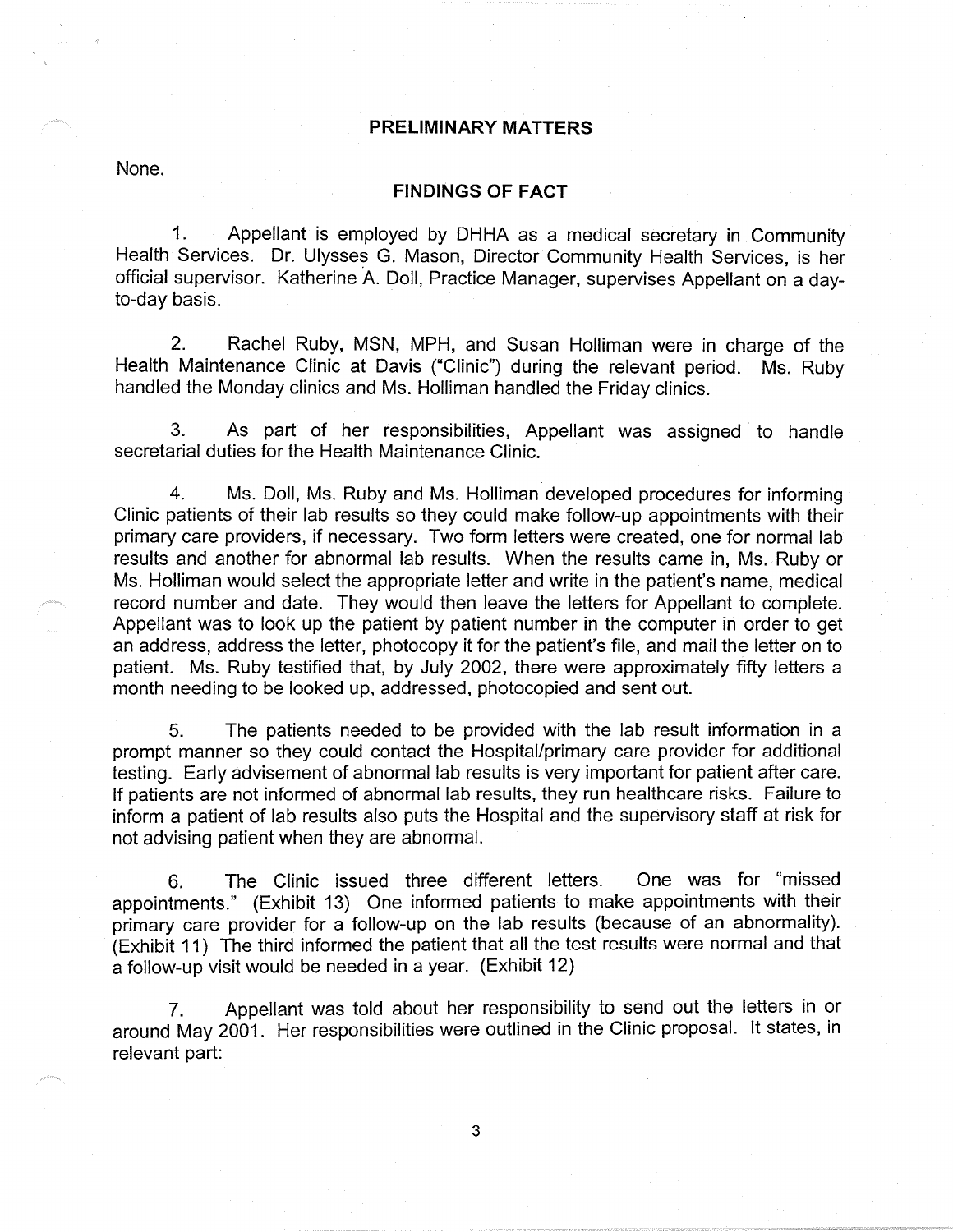Follow-up:

- Pat Ander will send out letters to patients regarding test results, place a copy in the PCP's box and place the original in Medical Record.
- Pat Ander will send letters to patients that fail to show-up (sic) for their visit

(Exhibit 9, p. 2)

8. Appellant testified that she did not see the Clinic proposal until the instant hearing.

9. Ms. Doll testified that she spoke with Appellant prior to May 2001 about her responsibility to send the letters for the Clinic. She stated that Appellant told her "this will be a lot of extra work." Ms. Doll told her that she knew that, but she expected Appellant to do it.

10. Initially, Appellant sent out the letters without incident.

11. Appellant testified that she was told the letters were all "missed appointment" letters. She testified that she did not know what the Clinic did. She testified that she did not read the text of the letters until July 2002. She stated that she did not know that any of them were notifications of lab results. She only remembered that they were all entitled as coming from the Health Maintenance Clinic.

12. Appellant testified that she asked Ms. Doll whether she could stop sending missed appointment letters at some point in time. She did not state when this request was made. She stated that she thought it was unnecessary to send these letters since most of them were returned to the Hospital due to incorrect addresses. According to her, Ms. Doll agreed she could stop sending the missed appointment letters.

13. Ms. Doll denied telling Appellant that she could stop sending the lab result letters. She stated that she agreed that Appellant could stop the missed appointment letters.

14. Appellant did not know when she stopped sending out the letters, but she thought it was sometime in June 2002.

15. Robins Meadows, Health Care Partner II, and Mattie Louise Simon, Primary Care Registered Nurse, testified that they had conversations with Appellant during which Appellant told them that she no longer had to send the letters for the Clinic. According to both of these witnesses, Appellant was very happy about this and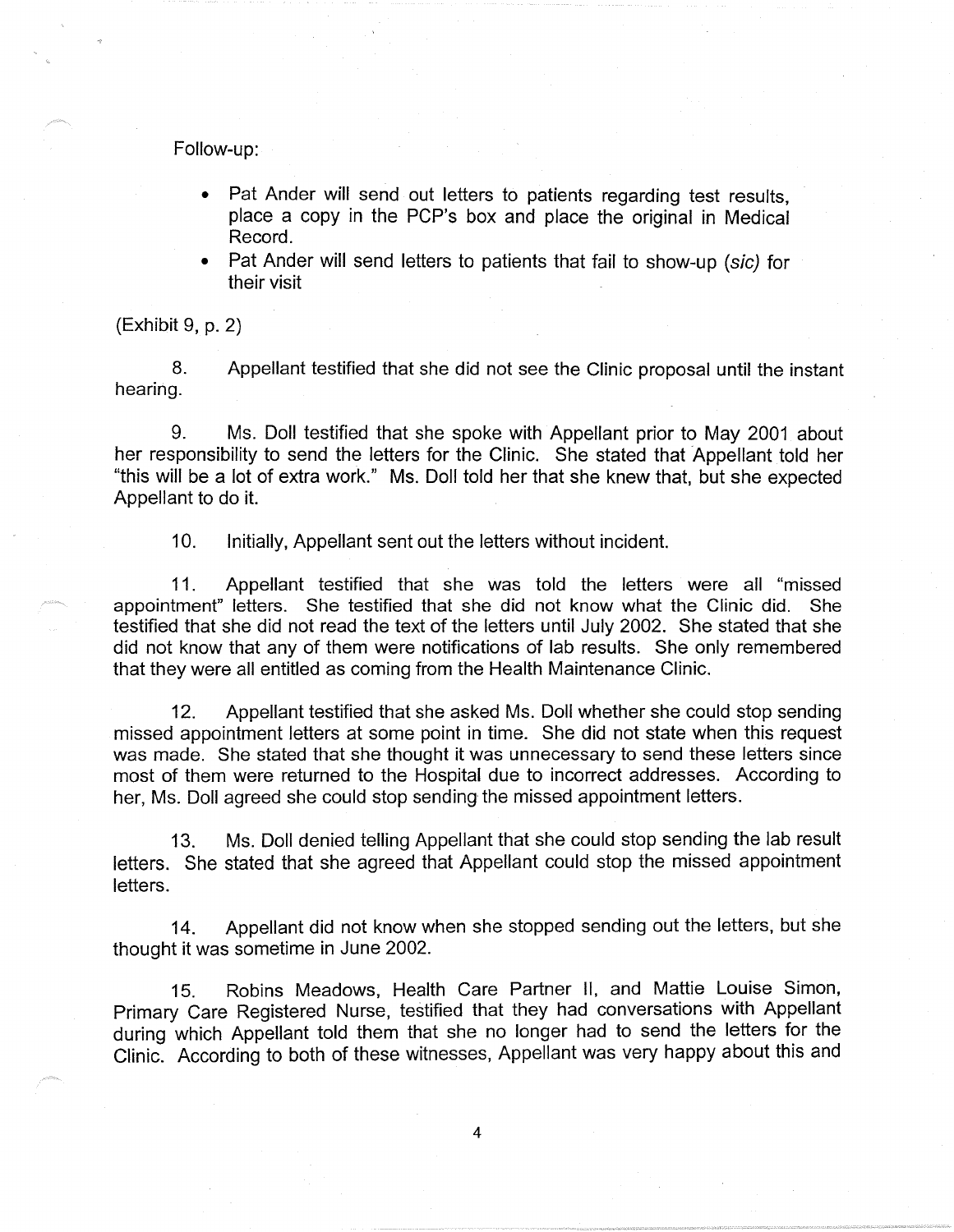indicated that it was removing a weight form her shoulders. Ms., Meadows did not recall the date of the conversation other than indicating it was in the "early part of summer 2002." Ms. Simon indicated the conversation was in July 2002.

16. Sometime prior to July 8, 2002, Ms. Holliman became aware that Appellant was no longer sending the lab result letters. Ms. Holliman went to Ms. Ruby and asked her if there had been a change in the procedures because Appellant had indicated that she was no longer sending the letters. Ms. Ruby said that there had been no change in the procedures and that she would talk to Appellant about it.

17. Ms. Ruby first went to Ms. Doll to see if the letters were being sent out. Ms. Doll indicated that she thought that was possible and that Ms. Ruby should talk to Appellant when she returned from vacation. On July 8, the Monday Appellant returned from vacation, Ms. Ruby talked to her. She testified that she did not remember what Appellant told her, but that she did not provide a "clear response." Appellant told her that she did not think it was important to send the letters because, the next time the patient came in for a visit, someone would look up the labs or that she thought that "someone else" would follow up on them. Ms. Ruby asked Appellant when she had stopped sending the letters. Appellant stated that she did not remember. She never told Ms. Ruby that she had been given instructions not to send the letters.

18. After she became aware that Appellant had stopped sending the lab result letters, Ms. Doll went back and reviewed approximately 50 files for each preceding month. She chose to review files for patients who came in for PAP smears, not for any of the other tests administered by the Clinic. Ms. Doll indicated that there were three cases in April 2002 and five cases in May 2002 in which the patients had abnormal PAP smear results and for which letters had not been sent.

19. Ms. Ruby notified Dr. Mason about the problem by e-mail on July 11, 2002. The e-mail reads:

It came to my attention late last week that there a (sic) has been a breach in the follow-up of abnormal labs for the health maintenance clinic. The protocol was for Susan and I (sic) to complete the letter informing patients of their lab results, and give letters to Pat Anders (sic) whose job it was to make a copy for the chart, look up addresses and send the original to the patients. Pat stopped putting copies in the chart at some undetermined time in the past. When I asked her on Monday, July 8, 2002, why she stopped putting copies in the charts she gave me a muddled answer, (sic) when I asked her when she stopped putting letters in the chart she could not provide me with even an approximate date. Hence, there is absolutely no documentation that we did indeed try to contact patients regarding abnormal lab results. This creates a huge liability for Susan and I who have been working under the assumption that patients were being notified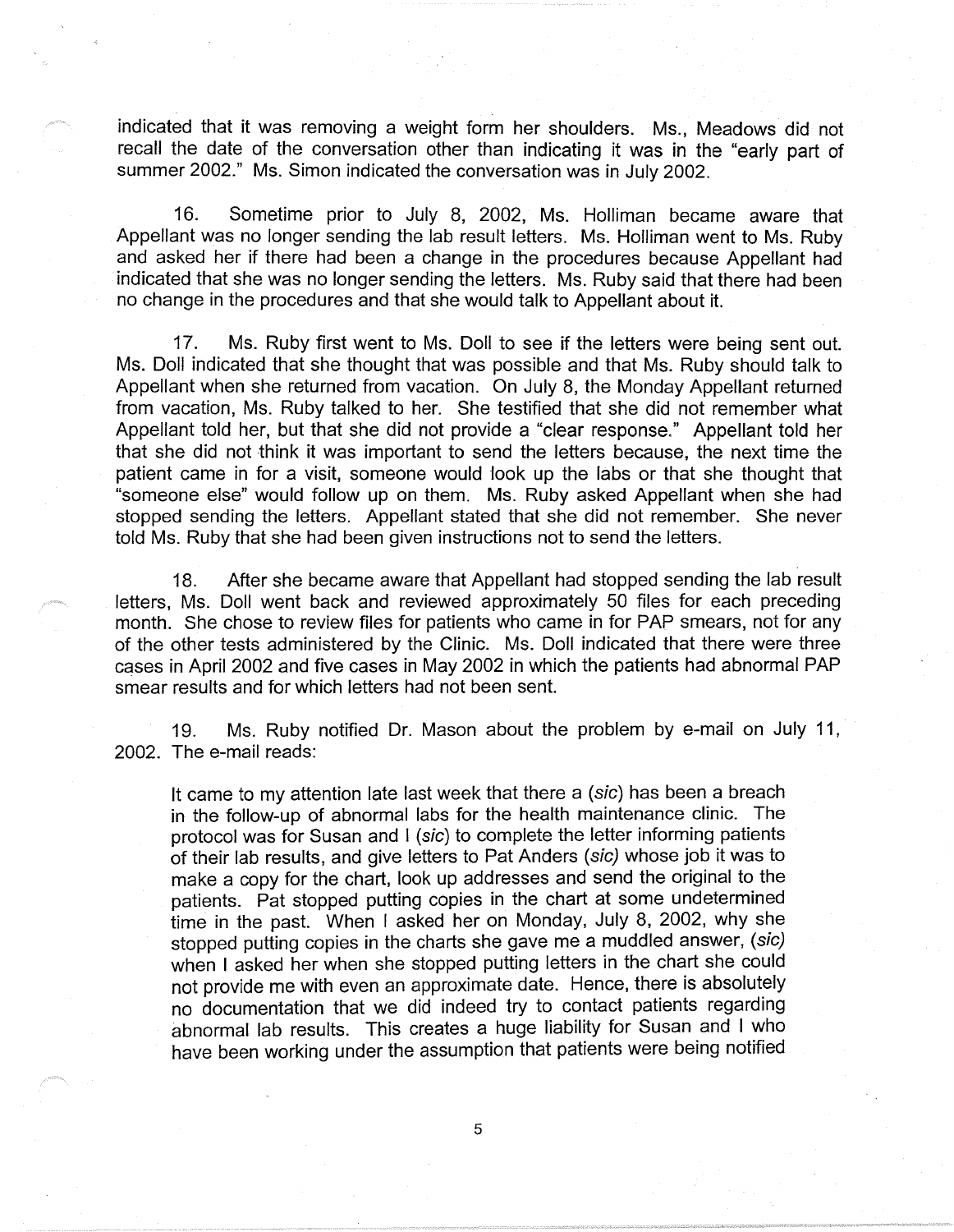of their abnormal results and following-up with their primary care providers as directed. It is unfathomable to me why Pat would do this, particularly since each time I gave her a stack of letter I attached a sticky note which read, "please put copy in chart, and send to pts, thanks". I believe this is a case that needs to be reviewed by risk management, however, as I am leaving the system,<sup>1</sup> I will leave it in your hands for consideration.

#### (Exhibit 4)

20. Notice of Contemplation of Discipline was originally sent to Appellant by certified mail on August 9, 2002. (Exhibits 3 and A) It was not claimed. A new letter was issued on August 23 and hand-delivered to Appellant. (Exhibit 8) In the second letter, the meeting was set for September 4. It was not held on that date because Appellant was on vacation. The meeting was rescheduled for September 12.

21. No new letter was sent changing the date. Dr. Mason testified that he told Appellant of the time and date change prior to September 12. He stated that he told her he wanted to set up the meeting as soon as possible after her return from vacation.

22. Appellant testified that she did not know of the rescheduled date. She stated that, when she happened to see Dr. Mason on September 12, he just asked her to come into his office.

23. No testimony was elicited from either Dr. Mason or Appellant that Appellant did not know that Dr. Mason was conducting the predisciplinary meeting when they met on September 12 or that Appellant asked for additional time for a representative to be with her or that, if such a request had been made, that it was denied by Dr. Mason.

24. During the predisciplinary meeting, Dr. Mason asked Appellant why she had stopped sending the letters. Appellant told him that Ms. Doll had instructed her that the letters weren't needed any more. Appellant did not offer any more information during the meeting.

25. After he consulted with Ms. Doll, who stated she never instructed Appellant to stop sending the lab result letters, and others, Dr. Mason decided to impose discipline upon Appellant for violations of CSR §§16-50 A. 1), 7) and 20) and 16- 51 A. 2), 5), 6), 10) and 11 ). A letter dated September 23, 2002, notified Appellant notified that she was to be suspended from Monday, September 30 through Friday October 4. (Exhibit 2)

26. Appellant had been counseled in March 1999 for failure to perform assigned

 $<sup>1</sup>$  Ms. Ruby moved from Colorado shortly after this e-mail was sent.</sup>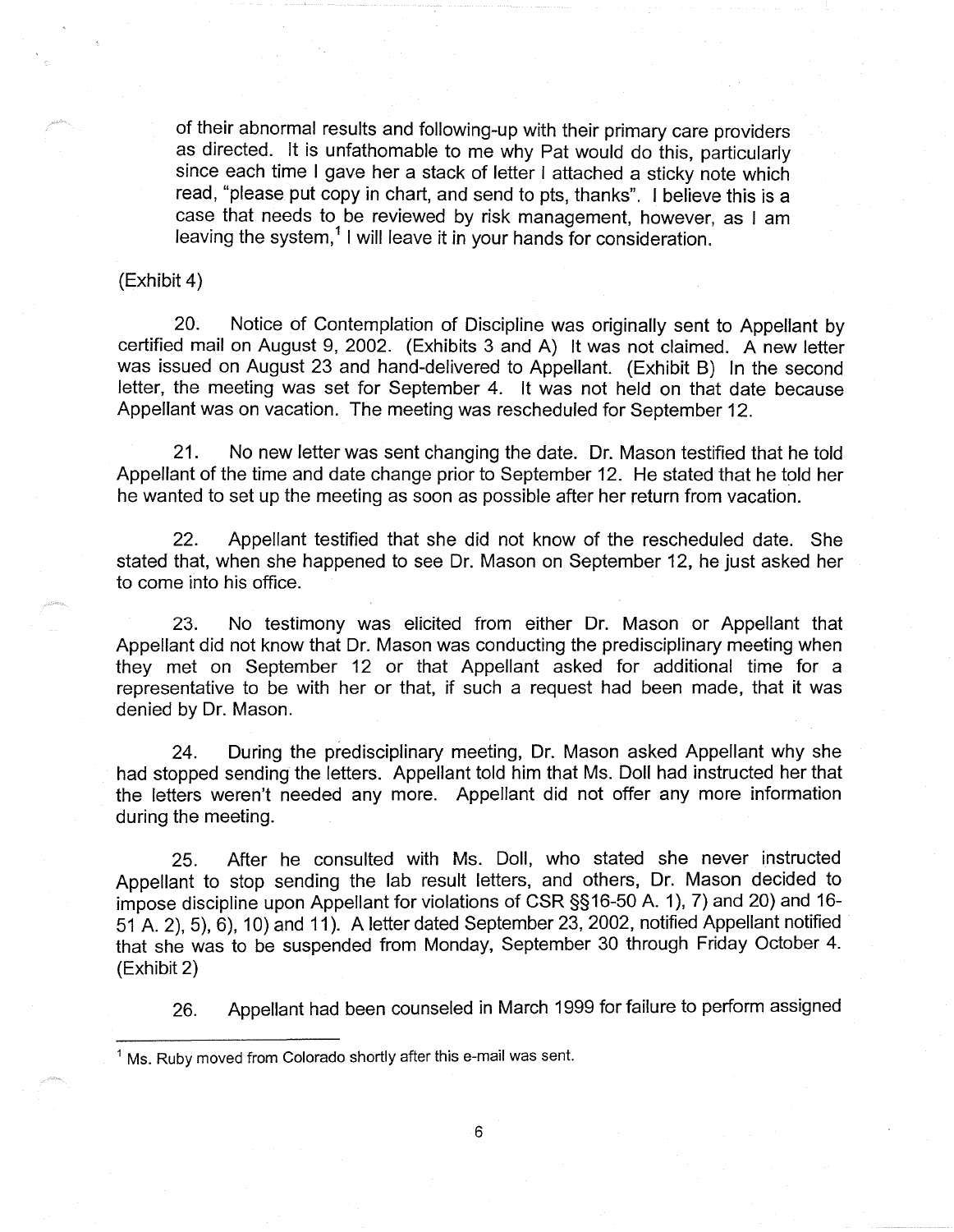tasks. A Written Reprimand was issued to Appellant in October 1998 for bringing an unauthorized animal (an iguana) to work. (Exhibits 2 and 6)

27. When asked who was harassing her, Appellant replied, "Dr. Mason." She then stated that no one else was harassing her. Later she testified that Ms. Doll was harassing her and that Ms. Doll was not a truthful person. She did not state how either Dr. Mason or Ms. Doll was harassing her or provide any other evidence to support these statements.

28. Dr. Mason denied harassing Appellant. He stated that he respects all his employees. Dr. Mason stated that he expects employees to do their work. He thought that some might construe his expressing this expectation, or his displeasure when work was not accomplished, as harassment. However, Dr. Mason denied every singling Appellant out to express his expectations or displeasure for the failure to meet them.

29. Appellant made an offer of proof that if called, Dr. Leila Lee, Director of Dermatology, Diana Price, ANP, Walk-in Clinic, and Tatiana Plotkin, Pharmacist, Anticoagulant Clinic, would all testify that Appellant followed their instructions and mailed their letters to their clients without incident.

30. The appeal was filed at the CSA Hearing Office in a timely manner.

## **DISCUSSION AND CONCLUSIONS OF LAW**

## Applicable Rules and Statutes

CSR Rule 16 governs discipline. CSR §16-10 sets out the purpose of the Rule:

The purpose of discipline is to correct inappropriate behavior or performance. The type and severity of discipline depends on the gravity of the infraction. The degree of discipline shall be reasonably related to the seriousness of the offense and take into consideration the employee's past record. The appointing authority or designee will impose the type and amount of discipline she/he believes is needed to correct the situation and achieve the desired behavior or performance.

The disciplinary action taken must be consistent with this rule. Disciplinary action may be taken for other inappropriate conduct not specifically identified in this rule.

CSR §16-20, Progressive Discipline, provides in relevant part:

1) In order of increasing severity, the disciplinary actions which an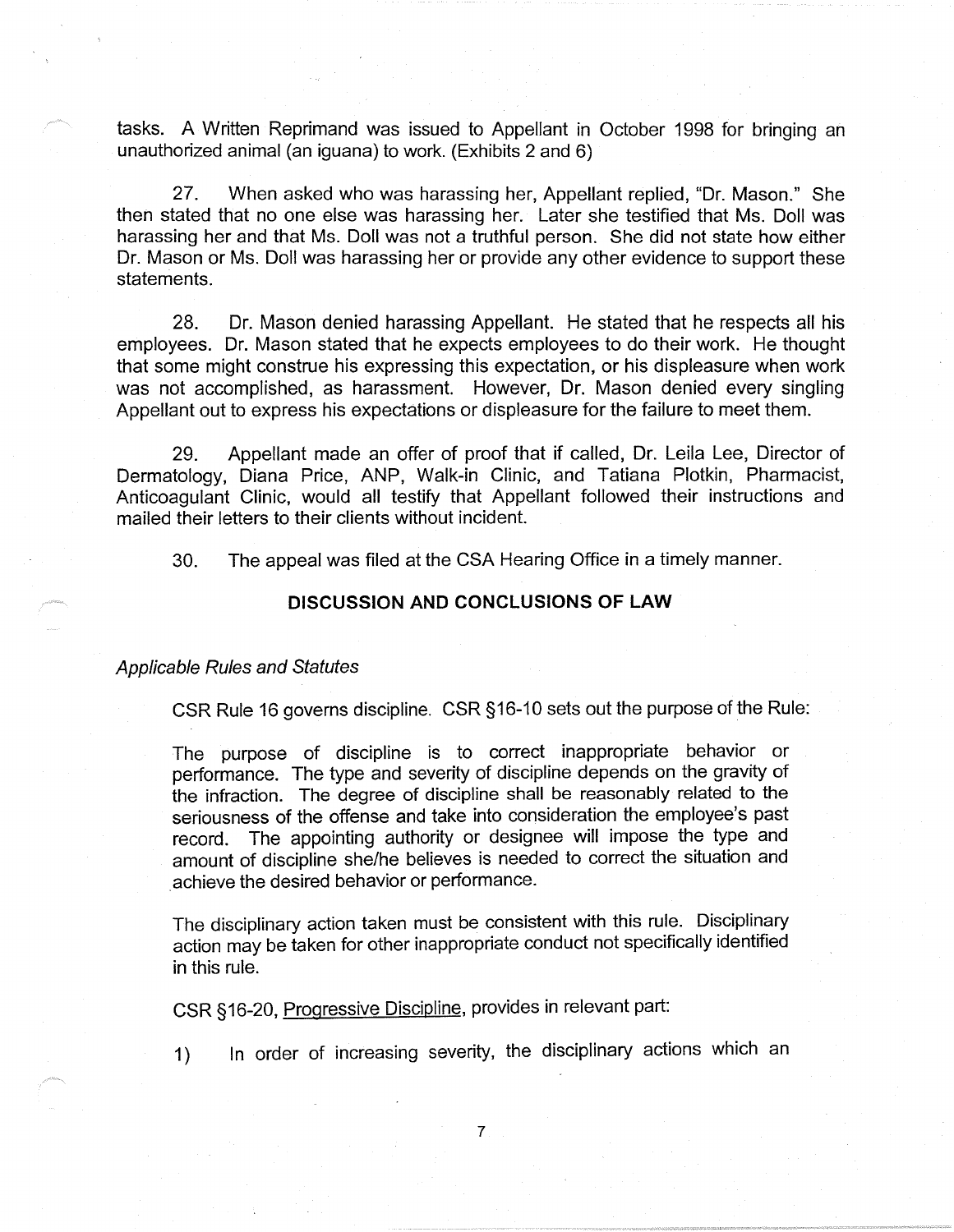appointing authority or designee may take against an employee for violation of career service rules, the Charter of the City and County of Denver, or the Revised Municipal Code of the City and County of Denver include:

- a) Verbal reprimand, which must be accompanied by a notation in the supervisor's file and the agency file on the employee;
- b) Written reprimand, a copy of which shall be placed in the employee's personnel file kept at Career Service Authority;
- c) Suspension without pay, a copy of the written notice shall be placed in the employee's personnel file kept at Career Service Authority;
- d) Involuntary demotion, a copy of the written notice shall be placed in the employee's personnel file kept at Career Service Authority; and
- e) Dismissal, a copy of the written notice shall be placed in the employee's personnel file kept at Career Service Authority.
- 2) Wherever practicable, discipline shall be progressive. However, any measure or level of discipline may be used in any given situation as appropriate. This rule should not be interpreted to mean that progressive discipline must be taken before an employee may be dismissed.

CSR §16-30 lays out the requirements of the notice of contemplation of discipline. It provides:

A. When required

Before an employee with career status is suspended, involuntarily demoted or dismissed, the appointing authority or designee shall hold a pre-disciplinary meeting. A pre-disciplinary meeting is not required for verbal warning or written reprimands.

- 8. The purposes of the pre-disciplinary meeting include the following:
	- 1) To allow the employee to correct any errors in the agency's information or facts upon which it proposes to take disciplinary action;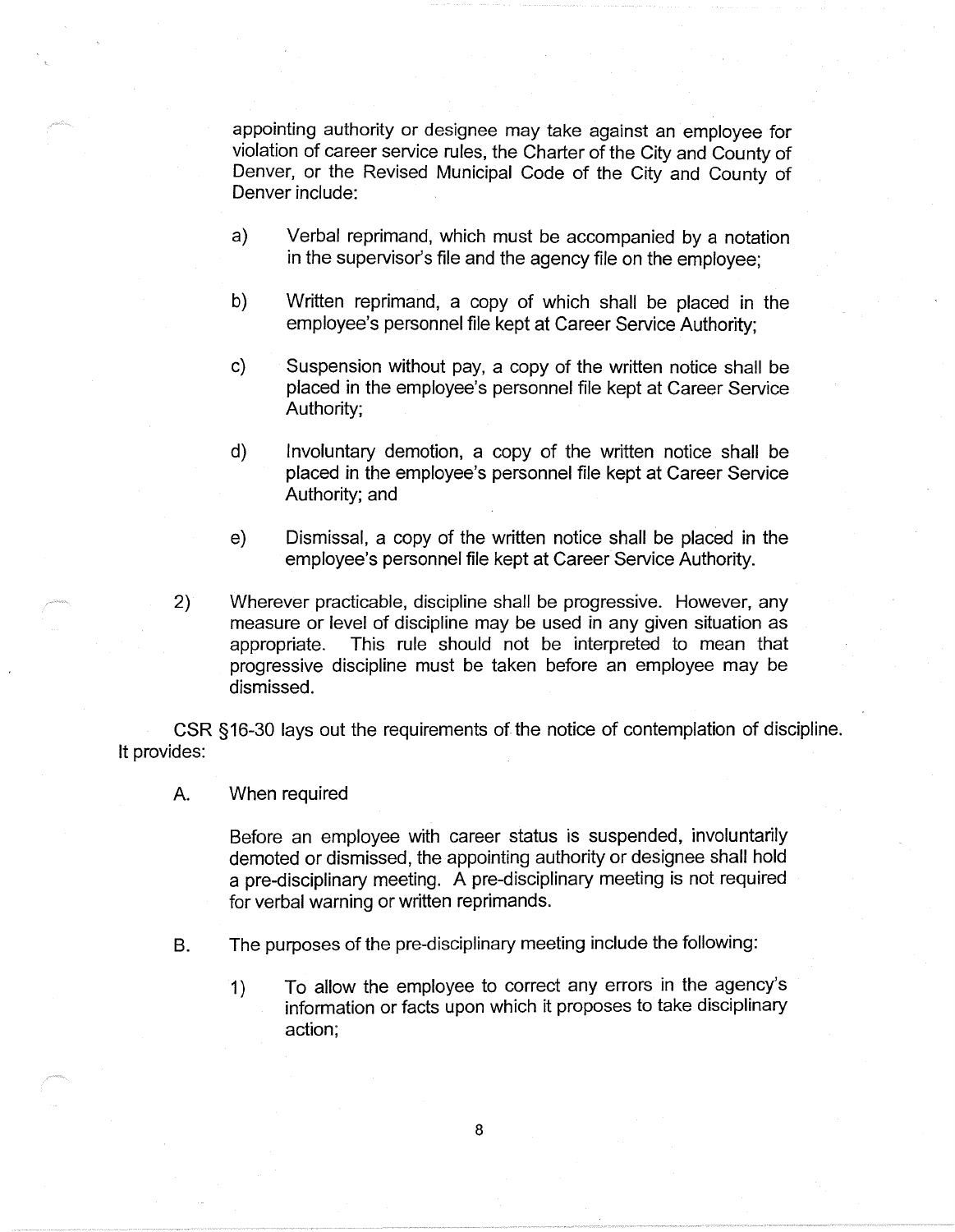- 2) To allow the employee to tell his or her side of the story and present any mitigating information as to why the disciplinary action should not be taken.
- C. Since a pre-disciplinary meeting is not an adversarial meeting, testimony under oath or direct or cross examination of a witness shall not occur.
- D. Employees must be given seven (7) calendar days notice of the predisciplinary meeting.

Seven (7) calendar days prior to the date the disciplinary meeting has been scheduled, the supervisor shall provide the employee with written notice of the pre-disciplinary meeting. The notice shall be given to the employee in person with a certificate of hand delivery, or if sent by first class U.S. mail, with a certificate of mailing to the employee's last known address. The seven (7) calendar days shall be calculated from the date shown on the certificate of mailing or certificate of hand delivery.

E. Notice of contemplation of disciplinary action and pre-disciplinary meeting.

The notice of contemplation of disciplinary action and pre-disciplinary meeting shall contain the following:

- 1) That disciplinary action is contemplated;
- 2) The specific conduct or omission committed by the employee which the agency believes is in violation of the career service personnel rules, the Charter of the City and County of Denver, the municipal code, or an Executive Order which has been adopted by the Career Service Board;
- 3) The purpose of the pre-disciplinary meeting as described in Section 16-30 (b) of this rule;
- 4) The date, time and location of the pre-disciplinary meeting;
- 5) That the employee is entitled to have a representative of his or her own choosing present at the meeting. It is not necessary for the representative to be an employee of the City and County of Denver.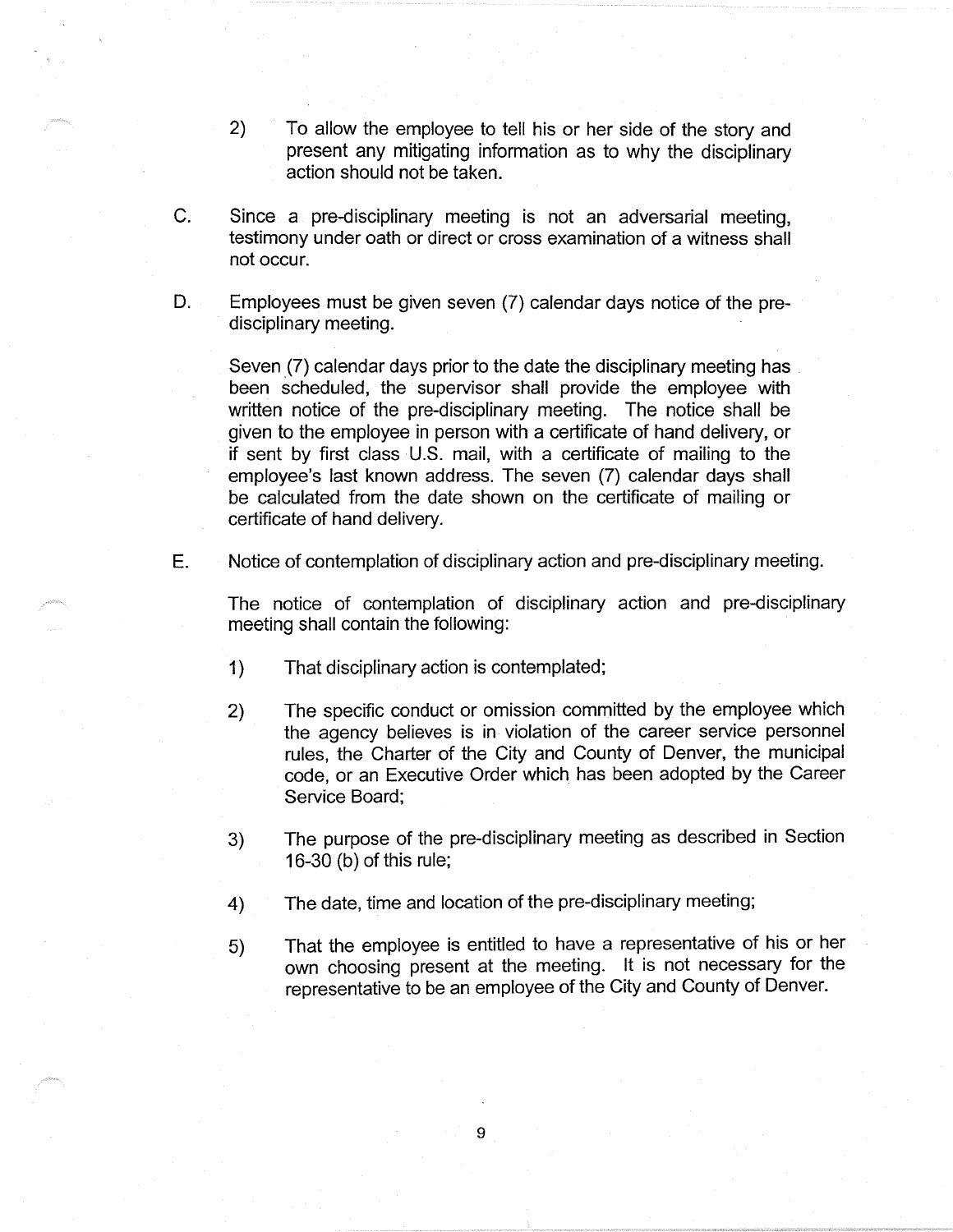CSR §16-50, Discipline and Termination, provides, in relevant part:

A. Causes for dismissaL

The following may be cause for dismissal of a career service employee. A lesser discipline other than dismissal may be imposed where circumstances warrant. It is impossible to identify within this rule all conduct which may be cause for discipline. Therefore, this is not an exclusive list.

- 1) Gross negligence or willful neglect of duty.
- 7) Refusing to comply with the orders of an authorized supervisor or refusing to do assigned work, which the employee is capable of performing.
- 20) Conduct not specifically identified herein may also be cause for dismissal.

CSR §16-51, Causes for Progressive Discipline, provides, in relevant part:

- A. The following unacceptable behavior or performance may be cause for progressive discipline. Under appropriate circumstances, immediate dismissal may be warranted. Failure to correct behavior or committing additional violations after progressive discipline has been taken may subject the employee to further discipline, up to and including dismissal from employment. It is impossible to identify within this rule all potential grounds for disciplinary action; therefore, this is not an exclusive list.
	- 2) Failure to meet established standards of performance including either qualitative or quantitative standards.
	- 5) Failure to observe department regulations.
	- 6) Carelessness in performance of duties and responsibilities.
	- 10) Failure to comply with the instructions of an authorized supervisor.
	- 11) Conduct not specifically identified herein may also be cause for progressive discipline.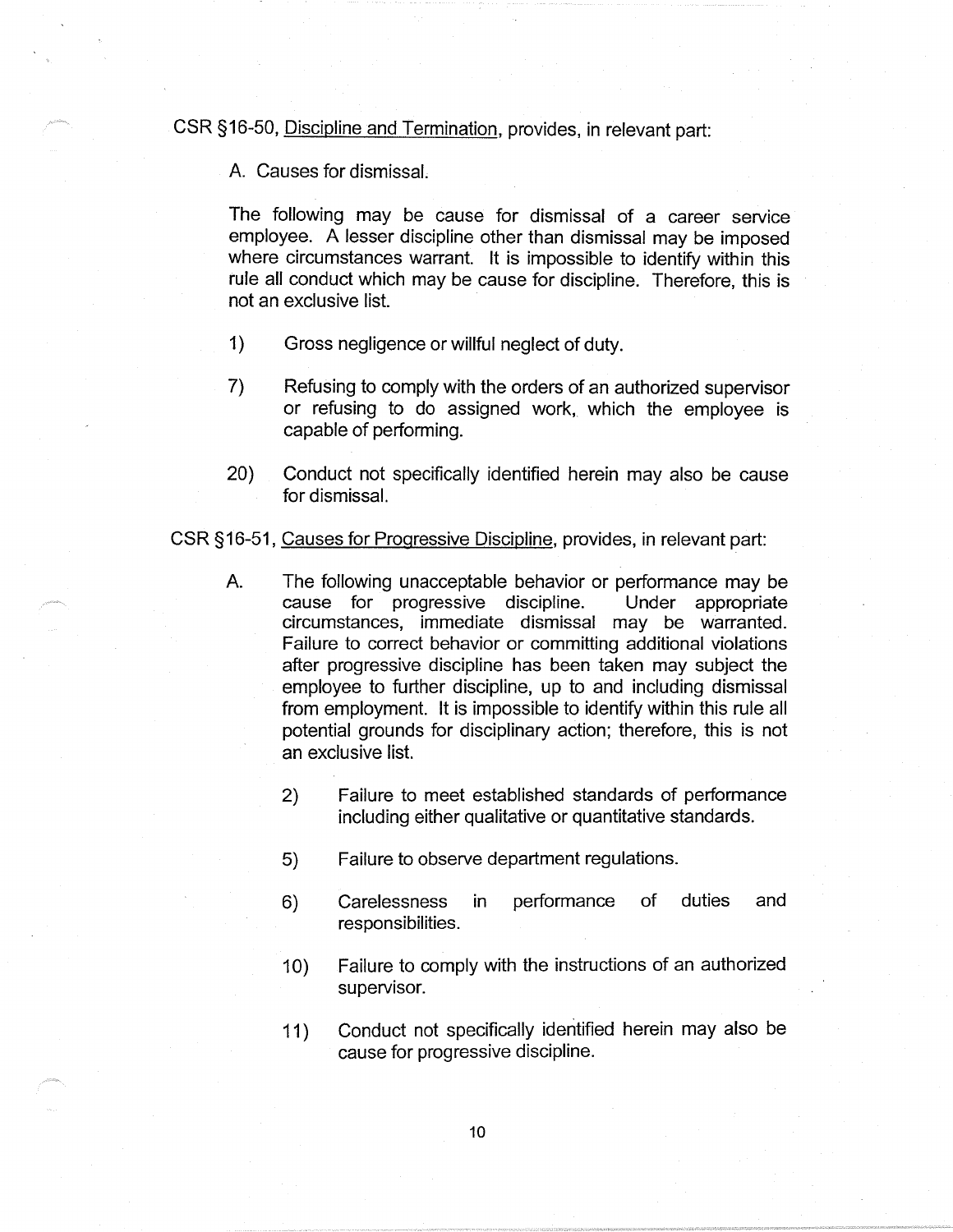CSR §19-10 covers actions subject to appeal. It provides in relevant part:

## §19-10 Actions Subject to Appeal

The following administrative actions relating to personnel matters shall be subject to appeal:

b) Actions of an appointing authority: Any action of an appointing authority resulting in dismissal, suspension, involuntary demotion, disqualification, layoff, or involuntary retirement other than retirement due to age which results in alleged violation of the Career Service Charter Provisions or Ordinance relating to the Career Service, or the Personnel Rules.

## Analysis

The City Charter C5.25 (4) requires the Hearing Officer to determine the facts in this matter "de novo." This has been determined by the court to mean an independent fact-finding hearing considering evidence submitted at the de novo hearing and resolution of factual disputes. Turner v. Rossmiller, 35 Co. App. 329, 532 P.2d 751 (Colo. Ct. of App., 1975).

Because this is an appeal of a disciplinary action (five-day suspension), the Hospital has the burden of proof to demonstrate that its decision was within its discretion and appropriate under the circumstances.

Appellant has been charged with violating several provisions of CSR Rule 16. The first of these is she violated CSR §16-50-A. 1), "gross negligence or willful neglect of duty.

Neither "gross negligence" nor willful neglect of duty" is defined in the CSR. The Hearing Officer must look elsewhere for their definitions. They are well-defined terms in the law. Negligence does not require intent. It is commonly defined as the failure to use reasonable care or a failure to act in a reasonably prudent manner under the circumstances. Lavine v. Clear Creek Skiing Corp., 557 F.2d730 (10<sup>th</sup> Cir. 1977); Metropolitan Gas Repair Service, Inc. v. Kulik, 621 P.2d 313 (Colo. 1980); Rice v. Eriksen, 476 P.2d 579 (Colo. App. 1970). Gross negligence involves a higher form of culpability than mere negligence. "Gross" in this context means flagrant or beyond all allowance, Lee v. State Board of Dental Examiners, 654 P.2d 839 (Colo. 1982), or showing an utter lack of responsibility. People v. Blewitt, 192 Colo. 483, 563 P.2d 1 (1977). Willful neglect of duty transcends any form of negligence and involves conscious or deliberate acts. See Turner v. Lyon, 189 Colo. 234, 539 P.2d 125 (1976); Drake v. Albeke, 188 Colo. 14, 532 P.2d 225 (1975).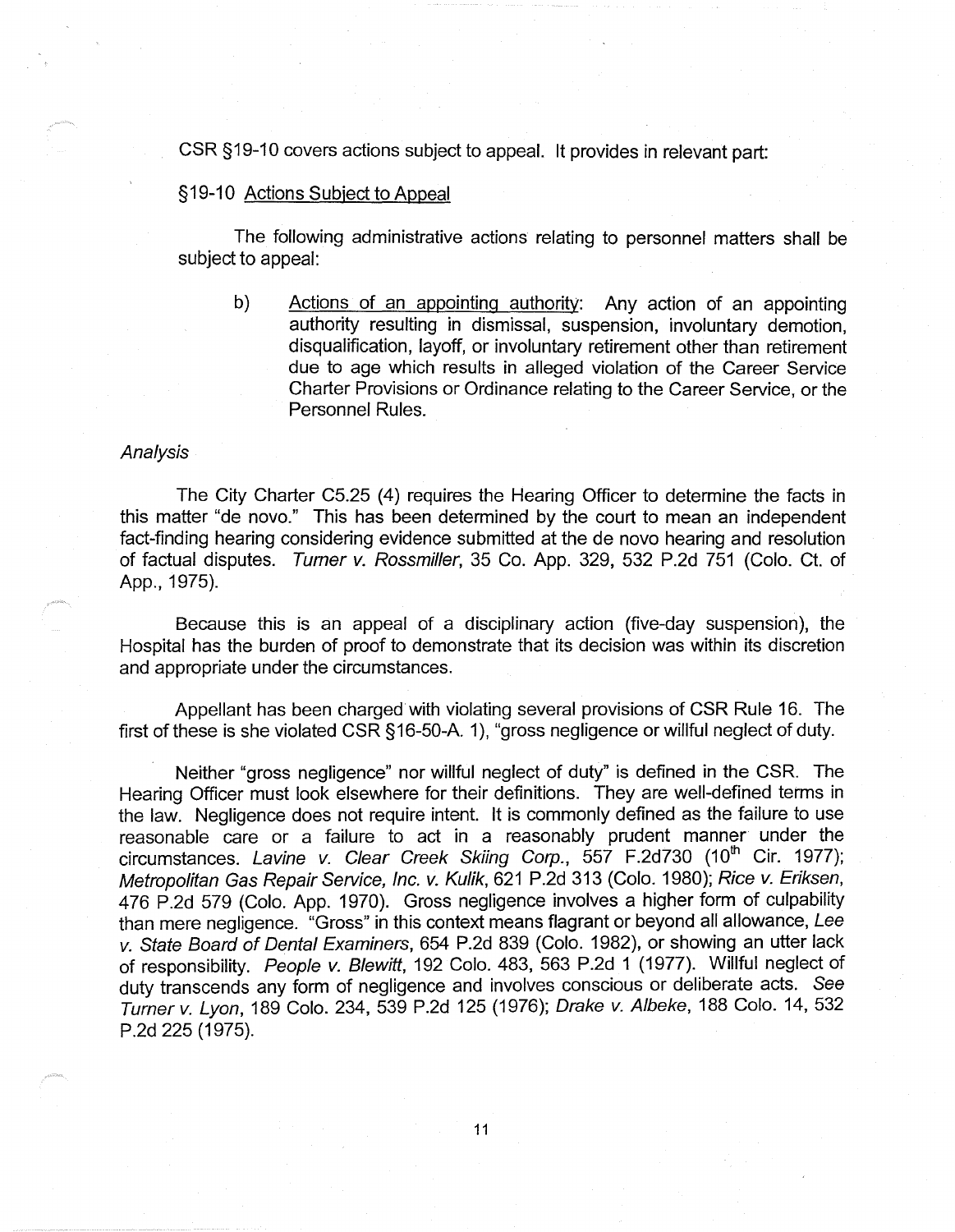"Gross" has been defined as "immediately obvious" or "glaringly noticeable usually because of inexcusable badness or objectionableness."<sup>2</sup> Black's defines it as"

[G]reat; culpable. General absolute; not to be excused; flagrant; shameful; as a gross dereliction of duty; a gross injustice; gross carelessness.<sup>3</sup>

"Gross negligence" is defined by Black's as:

The intentional failure to perform a manifest duty in reckless disregard of the consequences as affecting the life or property of another; such a gross want of care and regard for the rights of others as to justify the presumption of willfulness and wantonness. "Gross negligence is substantially higher in magnitude than simple inadvertence, but falls short of intentional wrong." (Cite omitted) $4$ 

In other words, "gross negligence" does not require that the Hospital show that Appellant intentionally acted in a wrongful manner, just that she performed her work in a manner that was more than careless or inadvertent and that the failure to perform the work was obviously unreasonable or inappropriate.

On the other hand, "willful neglect" implies that the wrongful conduct was intentional or conscious, not merely negligent. "Willful" is generally defined as "obstinately and often perversely self-willed; done deliberately."<sup>5</sup>

Black's defines "willful" as:

Proceeding from a conscious motion of the will; voluntary. (Cite omitted) ... Intending the result which actually comes to pass; designed; intentional; not accidental or involuntary ... A willful act may be described as one done intentionally, knowingly, and purposely, without justifiable excuse, as distinguished from an act done carelessly, thoughtlessly, heedlessly, or inadvertently. (Cite omitted.)<sup>6</sup>

The Hearing Officer has considered the testimony offered during the hearing. Based upon all the evidence, the Hearing Officer concludes that the Hospital proved by a preponderance of the evidence that Appellant's performance was constituted either gross negligence or willful neglect.

Appellant was assigned to send letters for the Health Clinic in May 2001. She

Miriam-Webster's Collegiate Dictionary, 10<sup>th</sup> Ed., 1993

Black's Law Dictionary, 4<sup>th</sup> Ed., 1951<br>ibid.

Miriam-Webster's, op cit.

<sup>6</sup>Black's, op *cit.*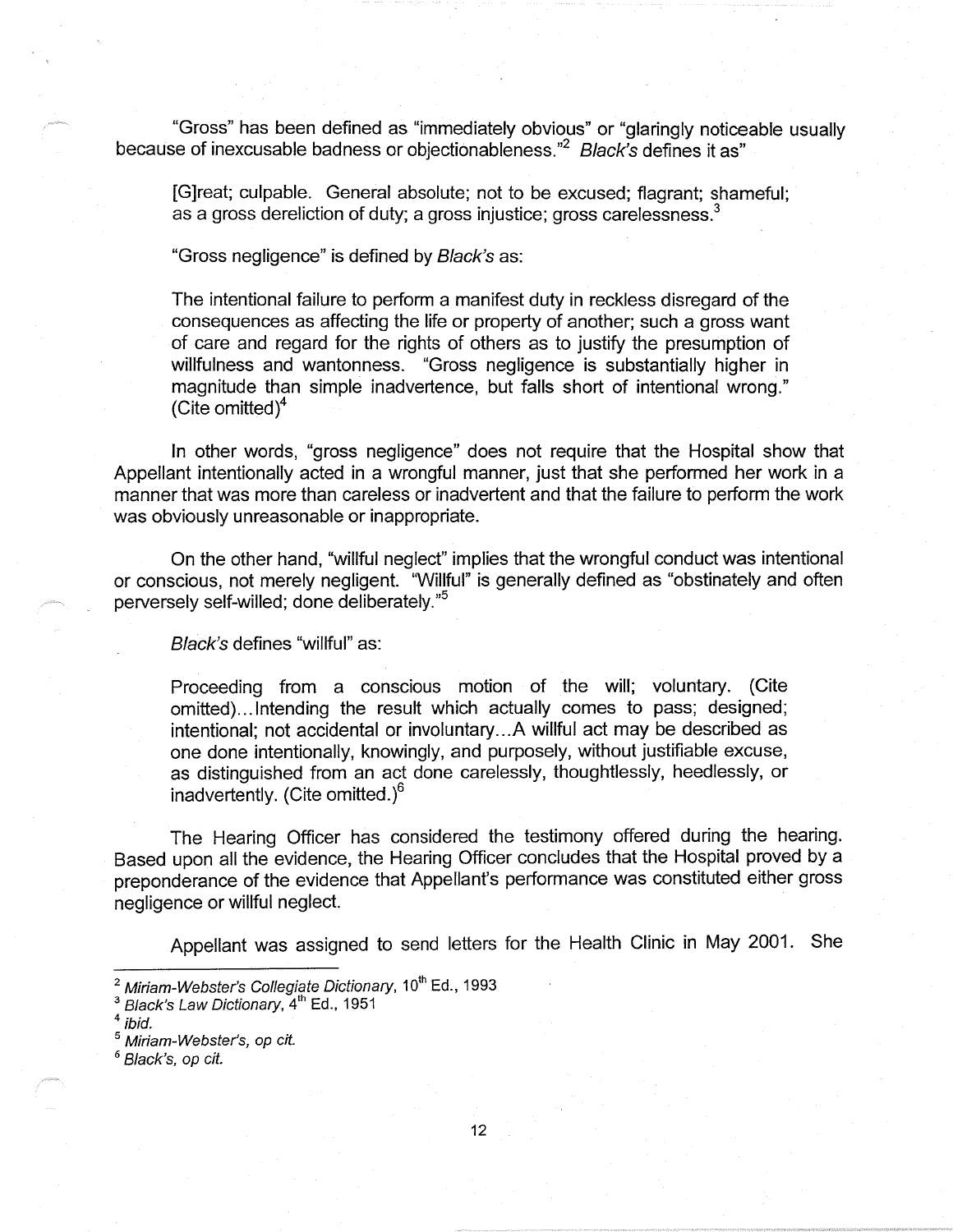stopped sending the letters at some unknown time - when asked about when she stopped sending the letters in the beginning of July 2002, Appellant was unable to answer the question directly, which raises the inference that she stopped sending the letters more than a few weeks before. In fact, the evidence shows that she failed to send at least three abnormal test results letters in April and five more in May 2002. While she received permission to stop sending the "missed appointment" letters in June, Appellant actually stopped sending any letters for the Clinic much earlier. This is despite the fact that she never had permission to stop sending the lab results, as evidenced by Ms. Ruby and Ms. Halligan continuing to leave the letters to be sent for her until early July.

Appellant's explanation that she thought they were all "missed appointment" letters because she never read the letters themselves (thereby having Ms. Doll's permission not to send any of them) is not credible. Appellant is a person with great curiosity. During several breaks in the hearing, Appellant came up to the Hearing Officer and/or her court reporter and asked questions about their education, choice of a clothes, and other personal matters. Her claim that she did not read the letters is not in conformity with her personality traits.

While the Hospital does not have to show which category *(i.e., gross negligence or* willful neglect) the wrongful behavior fits, it appears to the Hearing Officer that Appellant's actions were willful misconduct. Appellant is an experienced secretary. There was proffered evidence that she sent letters for others, so she knew that it was part of her job. However, she clearly did not like sending the Clinic's letters, for whatever reason.

Her excuse seems to be the burden that these letters placed upon her. This is not a reasonable excuse. There were no more than fifty letters a month for her to look up, address and copy. This means that, at most, there were a dozen letters a week to do. While no one testified how long it took to look an address up in the computer, address the letter and photocopy it, it is reasonable to assume that this would not take more than five minutes per letter. That is one hour a week. Refusing to do this work because it is "burdensome" is not mere carelessness. It is willful misconduct. She violated CSR §16- 50 A. 1).

Appellant was also charged with violating CSR §16-51 A. 6), carelessness in performance of duties and responsibilities. This provision differs from CSR §16-50 A. 1) in that violations under this provision do not require that the misconduct rise to the level of either grossness or willfulness. The Hearing Officer finds that Appellant was not just merely careless in performing her duties. She purposely stopped sending the lab result letters, even before she had permission to stop sending those for missed appointments. Therefore, the violation is dismissed.

Appellant is charged with violating CSR §16-50 A. 7), the failure to comply with the orders of her authorized supervisor, and CSR §16-51 A 10), failure to comply with the instructions of an authorized supervisor. In order for these provisions to be distinct, the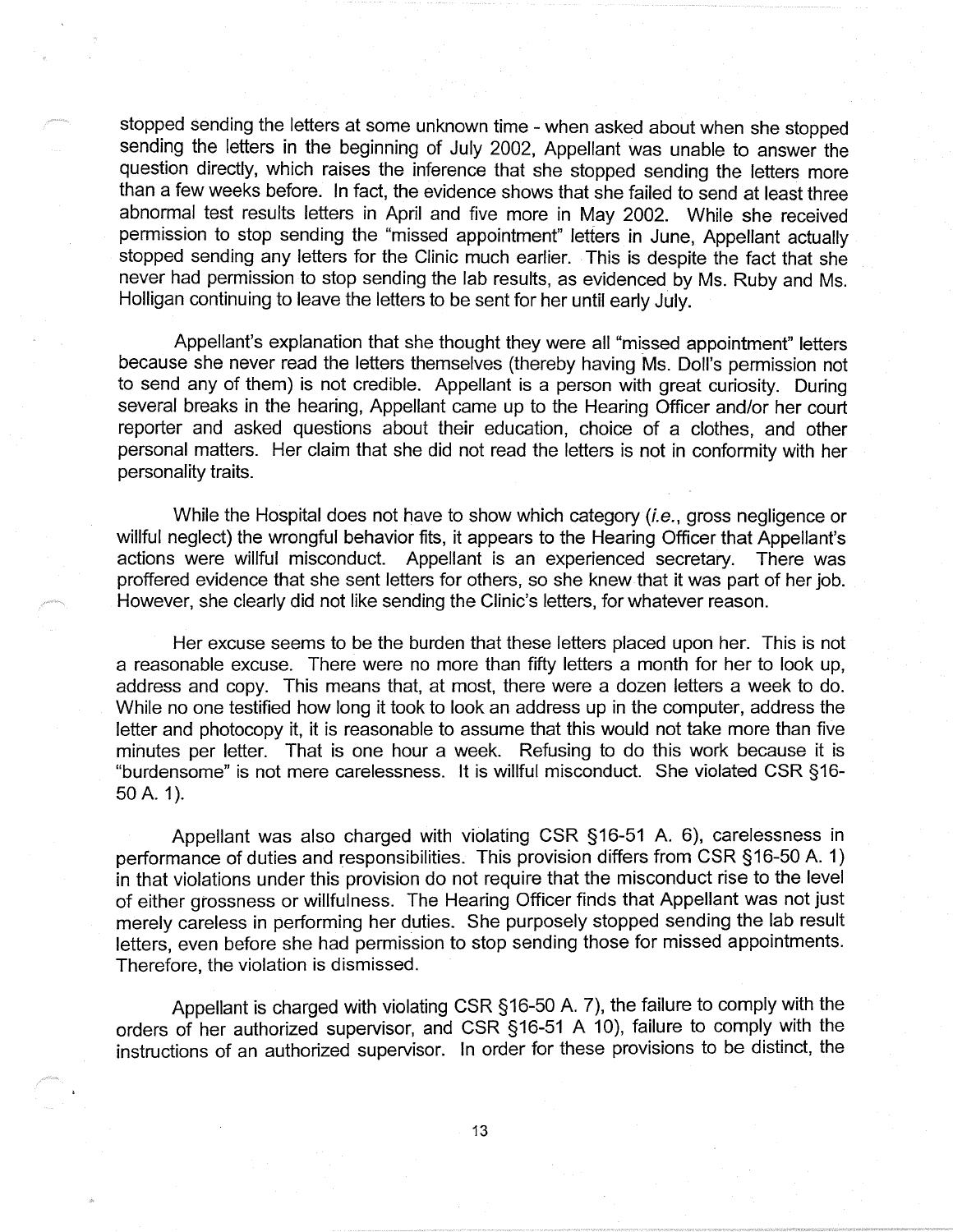former provision concerns instructions from an employees own supervisor in the institutional structure of an agency while the latter deals with instruction from any other supervisor.

The record is clear that Appellant did not comply with the instructions of Ms. Ruby and Ms. Halligan, who were not her supervisors but who ran the Clinic and, as such, had authority to give Appellant direction about the sending of the letters. The question is whether this means they were "supervisors" under the Rule. A supervisor is one who supervises another. "Supervise" is defined as "to oversee, direct or manage. $\mathrm{^{77}}$  By this definition, Ms. Ruby and Ms. Halligan were not actually supervisors. Therefore, there was no violation of CSR §16-51 A. 10).

However, Appellant did not comply with the instructions of her day-to-day supervisor, Ms. Doll, or her formal supervisor, Dr. Mason, to complete the work given to her by Ms. Ruby and Ms. Holligan, work she is more than capable of doing. Therefore, the violations of CSR §16-50 A. 7) was established by a preponderance of the evidence.

There was no evidence presented that Appellant failed to meet established standards of performance or to observe a departmental regulation. These allegations seem to be based upon the PAP Smear Management Guidelines for Denver Health (Exhibit 5) and her failure to follow those guidelines. Appellant denied ever seeing these guidelines prior to the instant hearing, even though they may have been attached to the first notice of contemplation of discipline. However, as there was no evidence to show Appellant actually saw the first notice of contemplation of discipline or that she was otherwise provided with a copy of the guidelines, or even knew of them before this hearing, Appellant cannot be held responsible for violating the guidelines. The violations of CSR §§16-51 2) and 5) are dismissed.

The violations under CSR §§16-50 A. 20) and 16-51 A. 11) are dismissed. The Hospital produced evidence that established violations of specific provisions of CSR §16- 50 A. The "catchall" provisions are dismissed.

Appellant has two defenses to this matter. The first is that the Hospital did not comply with CSR §16-30 and provide appropriate notice of the contemplation of discipline. The other is that the discipline was harassing. Both of these defenses fail.

Appellant claims that she was not properly notified of the predisciplinary meeting as required by the Rules. She claims that the only reason she knew of the meeting was she walked by Dr. Mason's office and he asked her to come in. Even if the Hearing Officer were to find this story credible, such "notice" was, at most, harmless error that did not prejudice Appellant's due process rights.

<sup>7</sup>Webster's New World Dictionary, 2d College Edition, 1984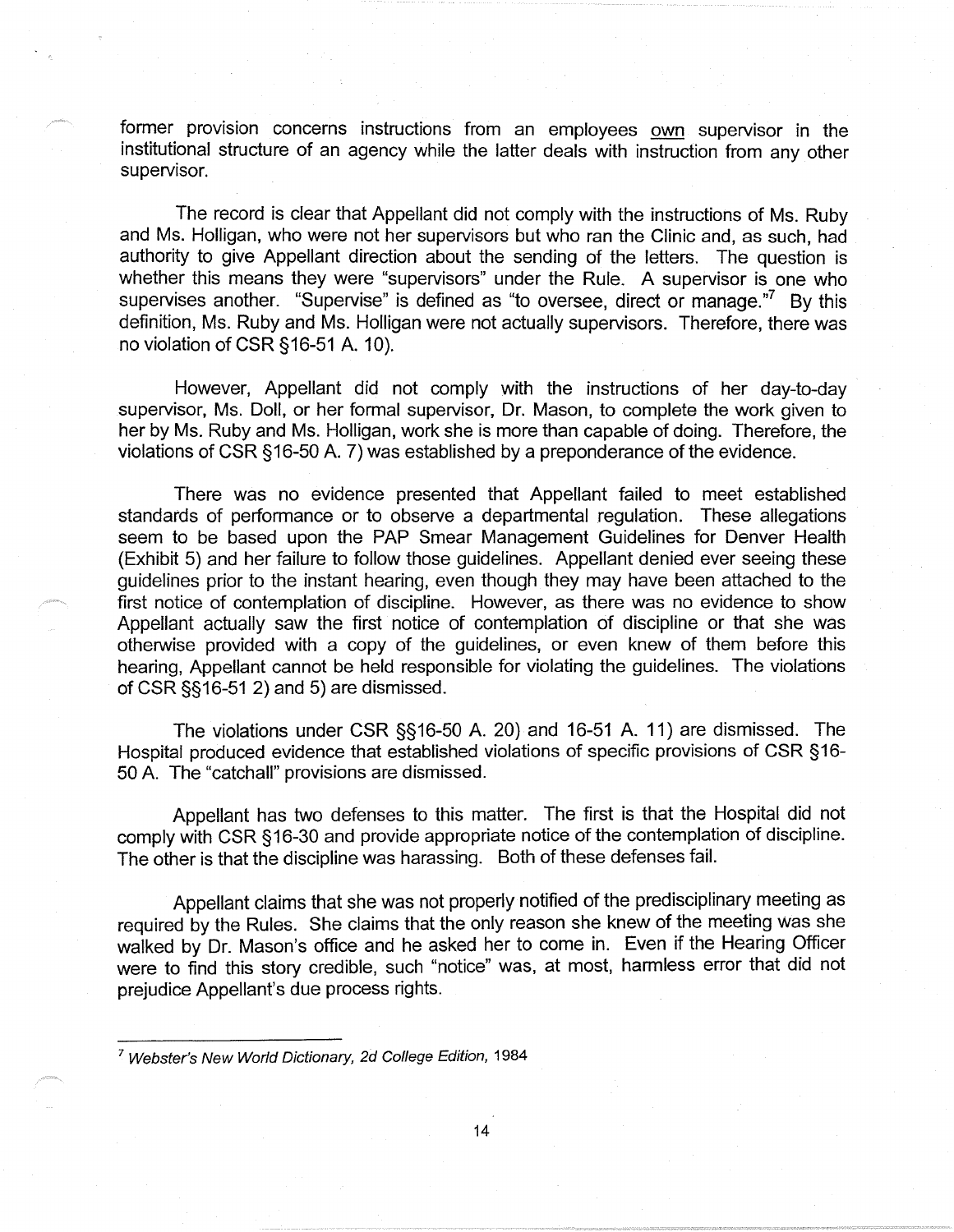Procedural due process requires that a party be given notice and an opportunity to be heard at a meaningful time and in a meaningful manner. Patterson v. Cronin, 650 P.2d 451 (Colo. 1982). Its essence is fundamental fairness. Mountain States Telephone and Telegraph *v.* Department of Labor, 84 Colo. 334, 520 P.2d 586 (1974), Nicholas *v.* North Colorado Medical Center, Inc., 12 P.3d 280 (Co. App. 1999). Due process requires that an appointing authority meet with the employee if considering disciplinary action in order to present information to the employee and to give the employee an opportunity to admit or refute the information. Department of Health *v.* Donahue, 690 P.2d 243 (Co. 1984); Bourie v. Department of Higher Education, 929 P.2d 18 (Co. App. 1996). A substantial right must be prejudiced to require reversal. Mattingly *v.* Charnes, 700 P.2d 927 (Co. App. 1985).

CSR §16-30 provides the procedures for notification of contemplation of discipline and the predisciplinary meeting. The Hospital complied with this Rule. It first tried to provide Appellant written notice of the contemplation of discipline and the notice of meeting by a letter dated August 9, 2002. (Exhibit 3) Appellant never picked up this letter, which had been sent by certified mail. (See, Exhibit A) Another letter was hand-delivered to Appellant on August 23. (Exhibit B) Therefore, there is no doubt Appellant received notice of the alleged violations and their factual bases.

The predisciplinary meeting was scheduled for September 4, more than seven days later (see, CSR §16-30 D). The only problem was that Appellant was scheduled for vacation on that day. The meeting needed to be rescheduled for Appellant's convenience. While it might have been preferable to notify Appellant of the new meeting time and date in writing (either by another letter or e-mail), the Rule does not require this be done.

Appellant appeared at Dr. Mason's office at the rescheduled date and time, demonstrating she had constructive notice of the meeting. Appellant claims that she just happened by the office and was just "called in." The Hearing Officer does not believe this assertion, as it is not supported by the credible evidence. There was no testimony from whether Dr. Mason or Appellant herself that she was unprepared or unwilling to discuss the allegations against her at that time. There was also no request to reschedule it one more time so that Appellant could prepare or have a representative present. The Hearing Officer must draw the conclusion that Appellant knew of the meeting, knew of the allegations against her and was prepared *to* go forward with Dr. Mason. It is only as an afterthought *to* the notice of discipline itself that she complains about the hearing date.

Appellant was given meaningful and fair notice of the meeting. The fact that she did not like the result does not mean that Dr. Mason did not give her appropriate due process. There was no violation of CSR §16-30 requiring a reversal and remand for Dr. Mason to conduct the predisciplinary meeting again.

Furthermore, if it were error not to send another written notice of the hearing date,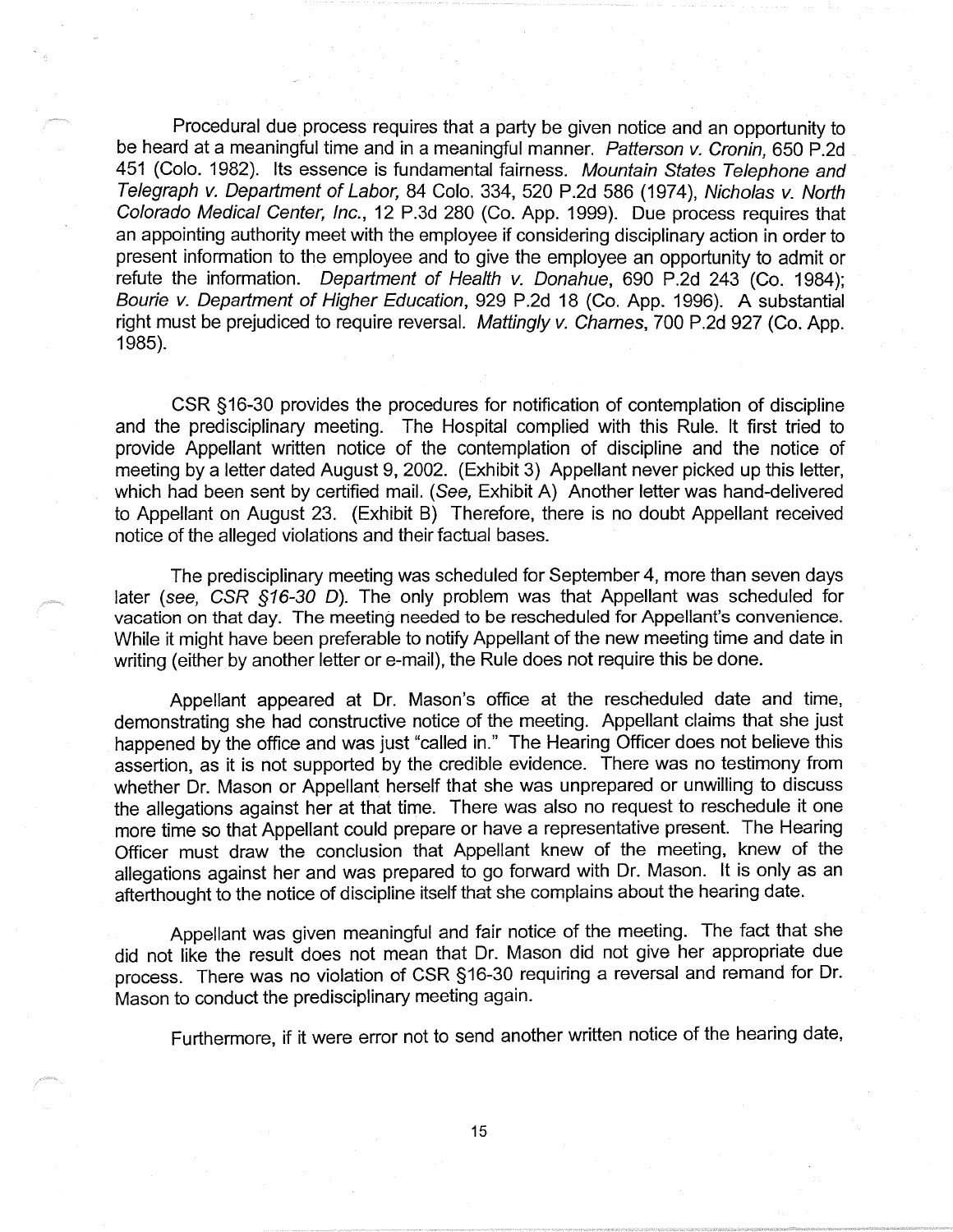the error was harmless. Appellant was given a full due process hearing in front to the Hearing Officer. Counsel represented her at that time. It was a full opportunity to address the all the evidence against her and present her defenses and facts to be considered in mitigation.

Appellant alleges harassment under CSR  $§19-10$  f).<sup>8</sup> In order to bring an action under CSR§19-10 f), Appellant first had to raise the matter either with the Hospital or with the Career Service Employee Relations section for investigation and resolution, pursuant to CSR §15-100, et. seq. If, and only if, such investigation does not end a manner agreeable to Appellant could she bring an independent harassment claim under this provision to the Hearing Officer. See, In the Matter of Martha Douglas, CSA Appeal No. 317-01. There is no evidence in the record that Appellant raised the harassment issue to the Hospital or to the CSA for investigation and/or attempted resolution of this claim. As Appellant has not complied with the condition precedent, the Hearing Officer does not have subject matter jurisdiction to consider a harassment claim under CSR §19-10 f).

Even though Appellant cannot raise an independent claim of harassment under CSR §19-10 f), she is still entitled to raise it as an affirmative defense to be considered in mitigation of the discipline imposed. As an affirmative defense, Appellant bears the burden of proof that the discipline was imposed in order to harass her. The Hearing Officer has reviewed the record before her. There is no credible evidence in the record that demonstrates that the discipline was imposed as a result of harassment. Appellant' "evidence" consists of a single unsubstantiated statement she made that Dr. Mann was harassing her and another one that Ms. Doll had harassed her in April and May 2002. Her mere allegations, without anything more offered in support, are insufficient to meet the burden of proof. The harassment claim is dismissed.

The last question for the Hearing Officer is the appropriate level of discipline. The Hearing Officer had the opportunity to observe Appellant during the hearing. She also listened carefully as to how Appellant presented her version of the facts and her explanations for why she stopped sending the lab result letters. The Hearing Officer finds that Appellant was not credible in her explanations. It is clear that Appellant stopped sending all the letters at least two months before she was given permission not to send the missed appointment letters. As noted above, the Hearing Officer does not believe that Appellant did not know that she was sending three different letters out. The Hearing Officer concludes that Appellant knew there were three different letters and, because she found it to be "burdensome" to look up, address, photocopy and file no more than fifty letters a month, decided that it was unnecessary to send patients who did not miss their appointments notice of their lab results. While it is troubling that she chose not to send out the negative results letters, it is even more problematic that she did not send the positive lab results on to those patients for their immediate follow-up. Appellant's apparent lack of concern for the patients' health is not diminished by her attitude that someone else, like

 $8$  Appellant miscites this provision in her closing argument as CSR  $"10-10$  f)."